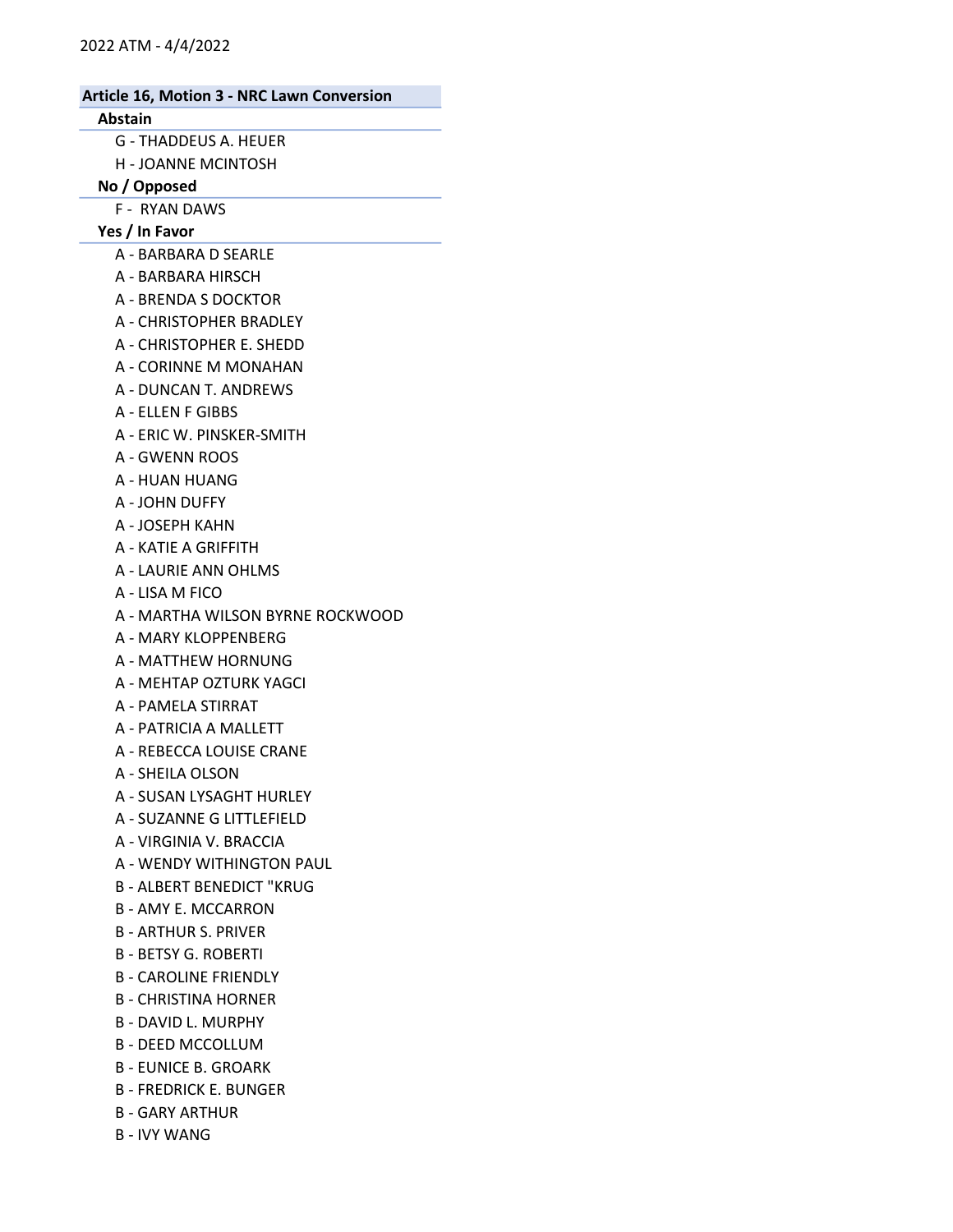- B JAMES L. ROBERTI
- B JOSEPH MICHAEL "HICKSON
- B KATHERINE S. CORT
- B KELLY C. FRIENDLY
- B LINDA H. CHOW
- B MARY EATON CROWN
- B MELISSA A. MARTIN
- B MIDDLETON ANSLEY "MARTIN
- B NORA TRACY PHILLIPS
- B PAUL THOMAS DELANEY
- B PETRO LISOWSKY
- B ROBERTA MORGENSTERN
- B S. PETER W. JONES
- B SCOTT K. BENDER
- B SKYE JACOBS
- C AMY SB GOTTSCHALK
- C ANDREA N. WARD
- C ANN M. HOWLEY
- C ANN WELKE RAPPAPORT
- C BEATRICE BEZMALINOVIC DHEBAR
- C CHRISTINE S. MIZZI
- C ELIZABETH LASHWAY
- C HOLLY M. GRACE
- C HYUN SOOK RYU SONG
- C KATE MCGEOUGH
- C KATHY Y. EGAN
- C KELLY MCCOULF NORRIS
- C LEANNE J. LEIBMAN
- C LINDA OLIVER GRAPE
- C LOIS SULLIVAN
- C LUCIENNE V. RONCO
- C LUCY ROONEY KAPPLES
- C MARCIA TESTA SIMONSON
- C MARTIN JAY "MCHALE
- C PAMELA POSEY
- C ROYALL H. SWITZLER
- C SARA H. RAVERET
- C SARAH H. PEDERSEN
- C SHANI M. DEFINA
- C SHARON L. GRAY
- C STEVEN D. FESSLER
- C SUSAN K. MAGGIONI
- C THOMAS H. ULFELDER
- C WENDY HARRIS GARBER
- D ANN-MARA S. LANZA
- D CAROL ALMEDA-MORROW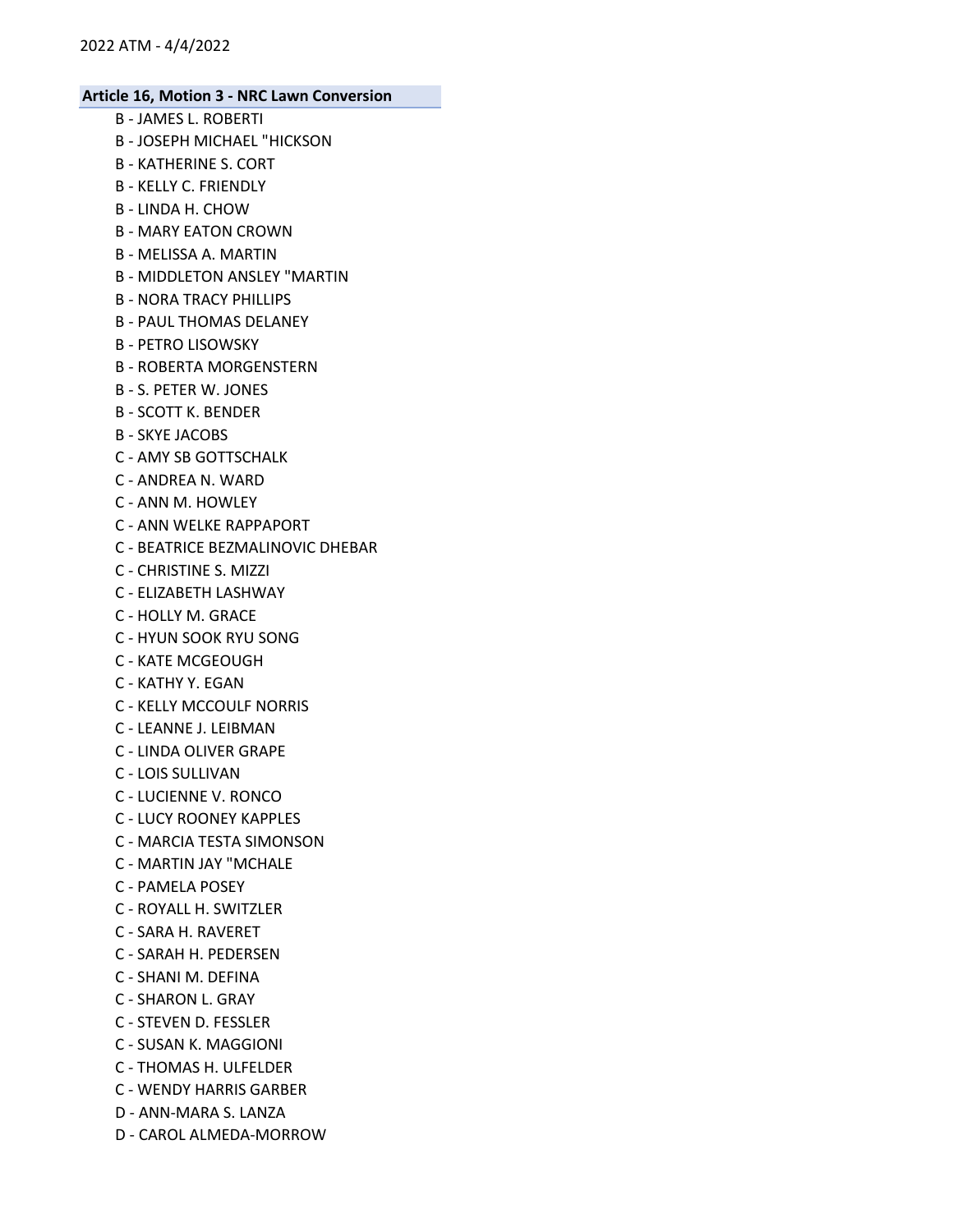- D CHRISTINE A. KEHOE D - CRAIG EDWARD MACK
- D DEREK B. REDGATE
- D DIANE E. HALL
- D ELIZABETH H. SHLALA
- D ELIZABETH SULLIVAN WOODS
- D ETHAN I. DAVIS
- D GAIL FRANCES SULLIVAN
- D IAN COHEN
- D ILLANA S. NISSENBAUM
- D JOHN D. LANZA
- D JOHN SCHULER
- D LAURA ROBERT-FRAGASSO
- D LAURA SCHOTSKY OLTON
- D LINA EVE VITA MUSAYEV
- D LORI A. FERRANTE
- D MARGIE PALLADINO
- D MARK B. BENJAMIN
- D MARY BETH GRIMM
- D MASON R. SMITH
- D MAURA MURPHY
- D PATTI QUIGLEY
- D RICHARD D. "HILL
- D SANDRA SABA JOSEPH
- D STEPHEN G. MURPHY
- D W. ARTHUR "GARRITY
- E CAREN PARKER
- E DENNIS DISCHINO
- E JACQUI VAN LOOY
- E JARED W. PARKER
- E JESSICA BETH GRAHAM
- E JOAN GAUGHAN
- E KATHERINE K. MACDONALD
- E KATHERINE L. "BABSON
- E KEVIN J. MACDONALD
- E LAURENCE D. SHIND
- E LISE M. OLNEY
- E MARLA L. ROBINSON
- E MARY GARD
- E NANCY L. GOODEN WESTENBERG
- E NEAL R. GOINS
- E ODESSA MB SANCHEZ
- E PAUL A. CRAMER
- E RAINA C. MCMANUS
- E RANI ELWY
- E REGINA C. LAROCQUE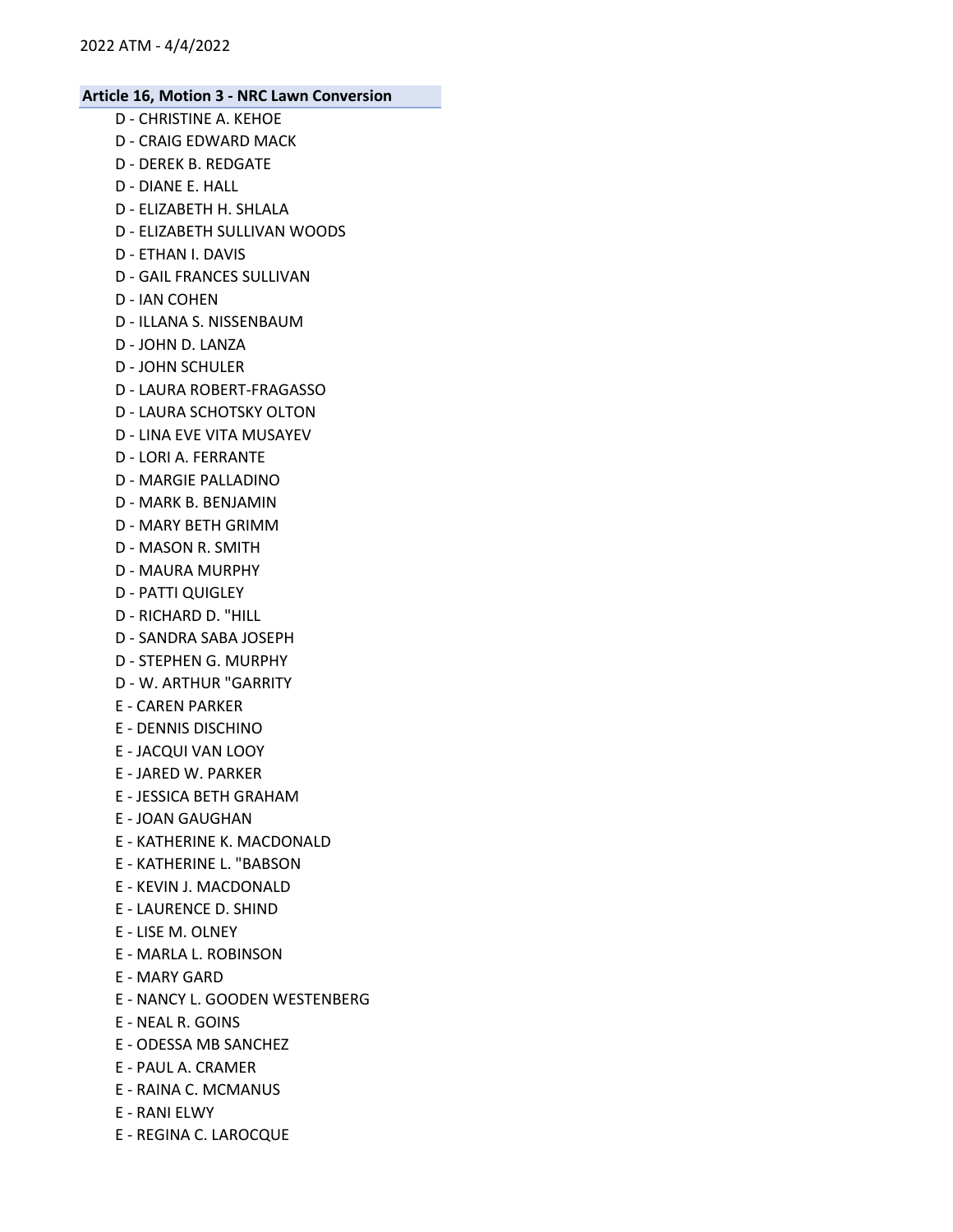- E RUSSELL THOMAS GENTRY
- E SUSAN E. RYAN
- E SYLVIA T. HAHN-GRIFFITHS
- E THOMAS J. MACDONALD
- E TIMOTHY W. FULHAM
- E WENDY A. HAERING-ENGELS
- E WENDY S. BECK VON PECCOZ
- F ANNE P. COHEN
- F C. MADISON "RILEY
- F CHRISTINE SWENSON LAWRENCE
- F CYNTHIA C. EDWARDS
- F DAVID LIVINGSTON
- F ELAINE M. PUTNAM
- F ELIZABETH LANGE
- F ELIZABETH MAY
- F ERIC M. CARLSON
- F FREDERIC W. RIPLEY
- F HOPE CROSIER
- F JAY PROSNITZ
- F JULIE RISING BRYAN
- F LISA COLLINS
- F MICHAEL ANDREW LICATA
- F MICHAEL J. MASTRIANNI
- F MICHELE DRAGON LIVINGSTON
- F NICHOLE ANN BERNIER
- F NIKI BRINKMAN-OFENLOCH
- F SALVATORE "DEFAZIO
- F SARA A. JENNINGS
- F SHAWN BAKER
- F SHELLY WARD
- F STEVEN J. SIMONS
- F SUSAN KAGAN LANGE
- F VICTORIA J. OSTLER
- F VIRGINIA LEE FERKO
- G ALICE HANLON PEISCH
- G ALLAN L. PORT
- G ANDREW A. WILSON
- G CRAIG L. COHEN
- G DIANE CAMPBELL
- G DOUGLAS W. SMITH
- G EDWARD D. FOLLAND
- G FREDERICK W. SCHALLER
- G HAROLD N. "KAPLAN
- G JANET Z. GIELE
- G JE'LESIA JONES
- G JOAN HACKETT CODY